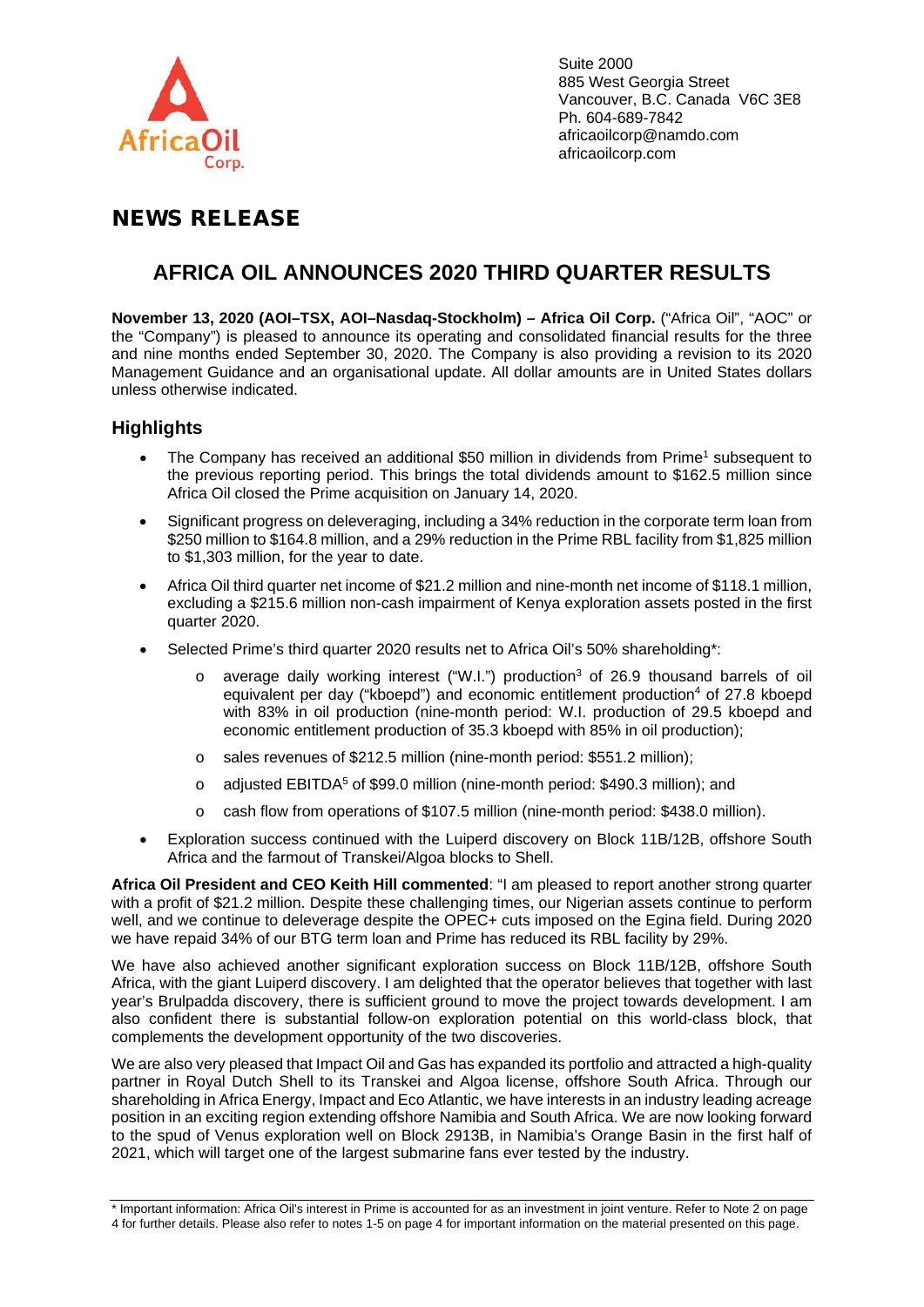Finally, I would like to announce that Tim Thomas, our Chief Operating Officer, has elected to retire at the end of first quarter 2021. I want to personally thank Tim for his dedicated service to the Company over the past few years. He has diligently performed in his operational leadership role, with significant contribution to our project in Kenya and he played a critical role as we executed the acquisition of our producing assets in Nigeria. I wish him the very best in his retirement."

### **2020 Third Quarter Financial Results**

(Thousands United States Dollars, except Per Share and Share Amounts)

|                                                                                                | September 30, 2020                          |                                             |                                            | December 31, 2019                          |  |
|------------------------------------------------------------------------------------------------|---------------------------------------------|---------------------------------------------|--------------------------------------------|--------------------------------------------|--|
|                                                                                                |                                             |                                             |                                            |                                            |  |
| Cash and cash equivalents                                                                      |                                             | 30,396                                      |                                            | 329,464                                    |  |
| <b>Total assets</b>                                                                            |                                             | 886,607                                     |                                            | 812,305                                    |  |
| Long-term debt                                                                                 |                                             | 176,892                                     |                                            |                                            |  |
| <b>Total liabilities</b>                                                                       |                                             | 205,075                                     |                                            | 45,602                                     |  |
| Total equity attributable to common<br>shareholders                                            |                                             | 681,532                                     |                                            | 766,703                                    |  |
| Working capital                                                                                |                                             | 7,346                                       |                                            | 290,749                                    |  |
|                                                                                                | Three months<br>ended September<br>30, 2020 | Three months<br>ended September<br>30, 2019 | Nine months<br>ended September<br>30, 2020 | Nine months<br>ended September<br>30, 2019 |  |
|                                                                                                |                                             |                                             |                                            |                                            |  |
| Share of profit from investment in joint venture<br>Share of profit/(loss) from investments in | 32,472                                      |                                             | 149,788                                    |                                            |  |
| associates                                                                                     | (717)                                       | 141                                         | (660)                                      | (10, 218)                                  |  |
| Total operating income                                                                         | 31,755                                      | 141                                         | 149,128                                    | (10, 218)                                  |  |
| Net operating income/(expense)                                                                 | 28,465                                      | (2,684)                                     | (75, 518)                                  | (17, 314)                                  |  |
| Net income/(loss)                                                                              | 21,189                                      | (597)                                       | (97, 459)                                  | (10, 571)                                  |  |
| Net income/(loss) per share - basic and diluted                                                | 0.04                                        | (0.00)                                      | (0.21)                                     | (0.02)                                     |  |
| Weighted average number of shares<br>outstanding - basic ('000s)                               | 471,950                                     | 471,214                                     | 471,738                                    | 471,030                                    |  |
| Weighted average number of shares                                                              |                                             |                                             |                                            |                                            |  |
| outstanding - diluted ('000s)<br>Number of shares outstanding ('000s)                          | 475,150<br>471,950                          | 471,214<br>471,214                          | 471,738<br>471,950                         | 471,030<br>471,214                         |  |
|                                                                                                |                                             |                                             |                                            |                                            |  |
| Cash flows provided by / (used in) operations                                                  | (2,679)                                     | (918)                                       | (3, 432)                                   | 149                                        |  |
| Cash flows provided by / (used in) investing                                                   | 18,944                                      | (9,928)                                     | (448, 690)                                 | (39, 267)                                  |  |
| Cash flows provided by / (used) in financing                                                   | (25, 244)                                   | (154)                                       | 153,185                                    | (888)                                      |  |
| Total change in cash and cash equivalents                                                      | (9,032)                                     | (11, 022)                                   | (299,068)                                  | (40, 028)                                  |  |
| Total change in equity                                                                         | 26,839                                      | (9,580)                                     | (85, 171)                                  | (9,580)                                    |  |

The financial information in this table was selected from the Company's unaudited consolidated financial statements for the three months ended September 30, 2020. The Company's consolidated financial statements, notes to the financial statements, management's discussion and analysis for the three months ended September 30, 2020 and 2019, and the 2019 Annual Information have been filed on SEDAR (www.sedar.com) and are available on the Company's website [\(www.africaoilcorp.com\)](about:blank)

## **FINANCIAL POSITION AND EARNINGS**

The Company recognized a total operating income of \$31.8 million and net income of \$21.2 million during the third quarter of 2020. The operating income primarily relates to the Company's share of profit from its investment in Prime amounting to \$32.5 million. For the nine-month period, the Company recognized a net loss of \$97.5 million with a total operating income of \$149.1 million being offset by \$224.6 million in operating expenses, that primarily relates to the recognition of a \$215.6 million noncash impairment of intangible exploration assets, relating to the valuation of the Kenyan development project and Kenyan Block 10BA.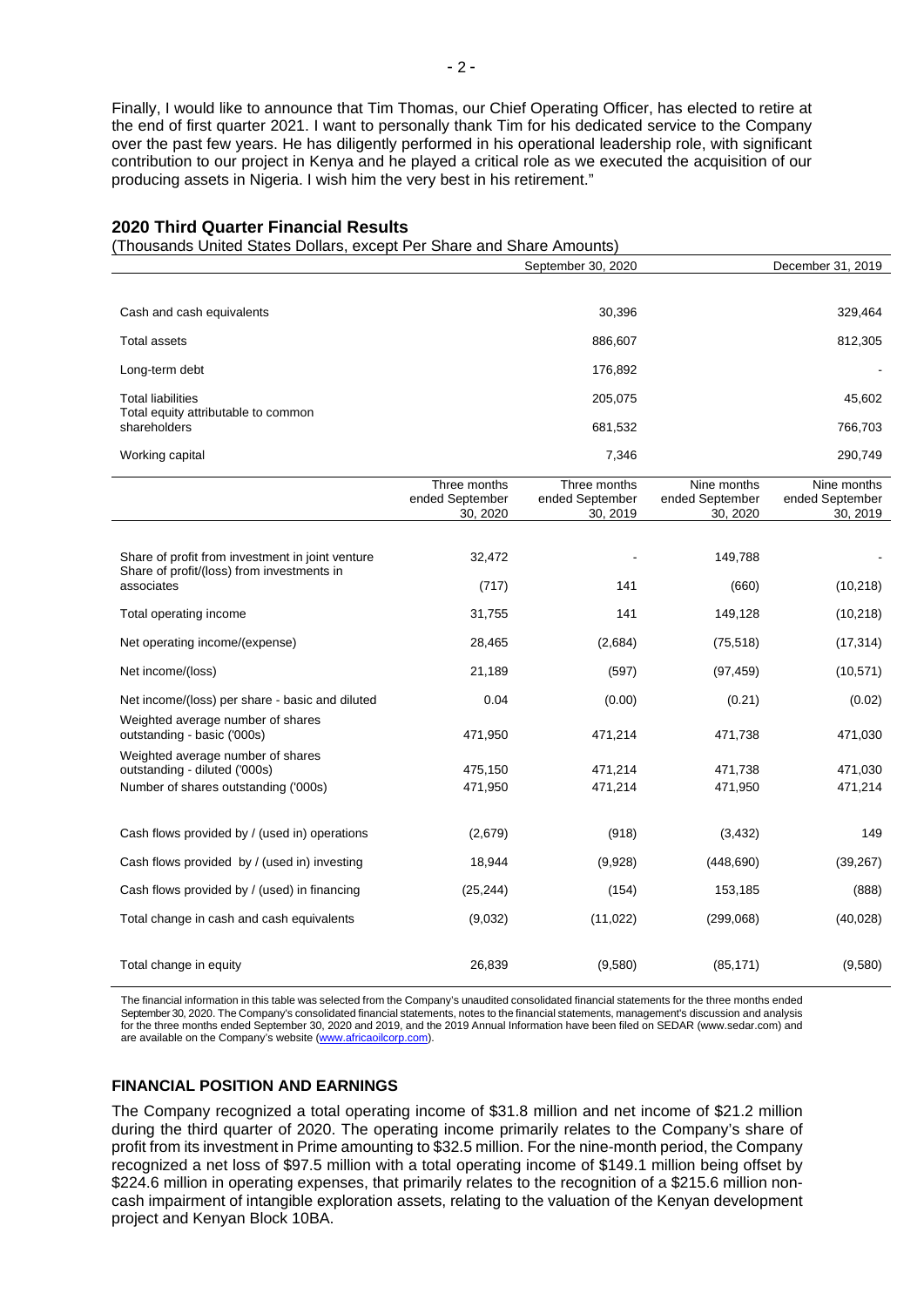The Company ended 2020 third quarter with cash of \$30.4 million and working capital of \$7.3 million in comparison to cash of \$329.5 million and working capital of \$290.7 million at the end of 2019. The reduction in the Company's cash position of \$299.1 million is primarily attributed to its acquisition of a 50% shareholding in Prime for \$519.5 million. This acquisition was funded with a cash payment of \$269.5 million and a term loan facility of \$250.0 million.

During the 2020 third quarter, Prime paid one dividend for a total of \$50.0 million with net payment to Africa Oil of \$25.0 million related to its 50% shareholding interest. The Company applied \$17.7 million of the amount received to reduce its BTG term loan, which at the period end stood at \$176.9 million. For the nine-month period ended September 2020, Africa Oil received four dividend payments from Prime for aggregate amount of \$137.5 million net to its 50% shareholding.

Post third quarter 2020, Africa Oil received its fifth dividend from Prime, taking the total amount received to \$162.5 million net to its 50% shareholding. The Company applied \$12.1 million of the amount received to reduce the BTG loan facility to \$164.8 million.

Africa Oil will apply any future dividends in priority towards the repayment of its BTG loan facility to accelerate the repayment of the loan principal amount, although the BTG term loan is not due for repayment until January 2022.

To finance its future acquisition, exploration, development and operating costs, including the Kenya development project, Africa Oil may require financing from external sources, including issuance of new shares, issuance of debt or executing working interest farmout or disposition arrangements. There can be no assurance that such financing arrangements will be available to the Company or, if available, that it will be offered on terms acceptable to Africa Oil.

## **PRIME'S THIRD QUARTER 2020 PERFORMANCE**

During the third quarter 2020, Prime's Egina production was impacted by the OPEC+ quotas, limiting gross field production from the planned capacity of 200.0 kbopd to an average of 134.3 kbopd for the period.

Prime's third quarter 2020 average daily W.I. production was 26.9 kboepd and economic entitlement production was 27.8 kboepd (83% oil), net to Africa Oil's 50% shareholding in Prime. Its nine-month average working Interest production was 29.5 kboepd and economic entitlement production was 35.3 kboepd (85% oil), net to Africa Oil's 50% shareholding in Prime.

Third quarter 2020 average operating cost of \$4.4 per boe is 10% below nine-month average of \$4.9 per boe, demonstrating significant progress in reducing costs during second and third quarters 2020. No leasing costs are payable for Prime's Floating Production, Storage and Offloading ("FPSO") platforms because they are owned by the joint venture partners and are not leased.

All of Prime's seven planned cargo sales for third quarter 2020 were completed as scheduled. These represent a total sales volume of 6.7 million barrels or 3.4mmbbl net to Africa Oil. In the nine-month period ended September 2020, Prime lifted and sold 17 cargos representing a sales volume of 16.2 million barrels or 8.1 million barrels net to Africa Oil's shareholding in Prime, at an average price of \$65 per barrel.

Prime has sold forward three cargos scheduled for the fourth quarter 2020 with two of these cargoes already lifted and sold in October 2020. Prime has also sold forward or hedged 7 cargoes out of a planned 9 cargoes in the first half of 2021. This results in 10 out of 12 cargoes planned for the fourth quarter 2020 and first half of 2021 being hedged at an average price of \$60 per barrel.

Prime achieved third quarter 2020 sales revenues of \$212.5 million (nine-month period: \$551.3 million); Adjusted EBITDA of \$99.0 million (nine-month period: \$490.3 million) and cash flow from operations of \$107.5 million (nine-month period: \$438.0 million), in each case net to Africa Oil's 50% shareholding.

Prime's total 2020 capital expenditure is expected to be \$45 million or 50% lower than the initial budget of \$91 million. The reduction includes deferral of infill drilling and activities related to the Preowei field development project due to COVID-19 and the oil price crash. These activities are expected to resume in 2021 as economic conditions improve, subject to partners' consent.

## **REVISION TO THE 2020 MANAGEMENT GUIDANCE**

The 2020 Management Guidance, as it relates to Prime's production and free cash flow have been revised. It is important to note that even in these difficult times, the average guidance miss on all categories is 5% or less and is primarily due to OPEC+ curtailments at the Egina Field, a condition we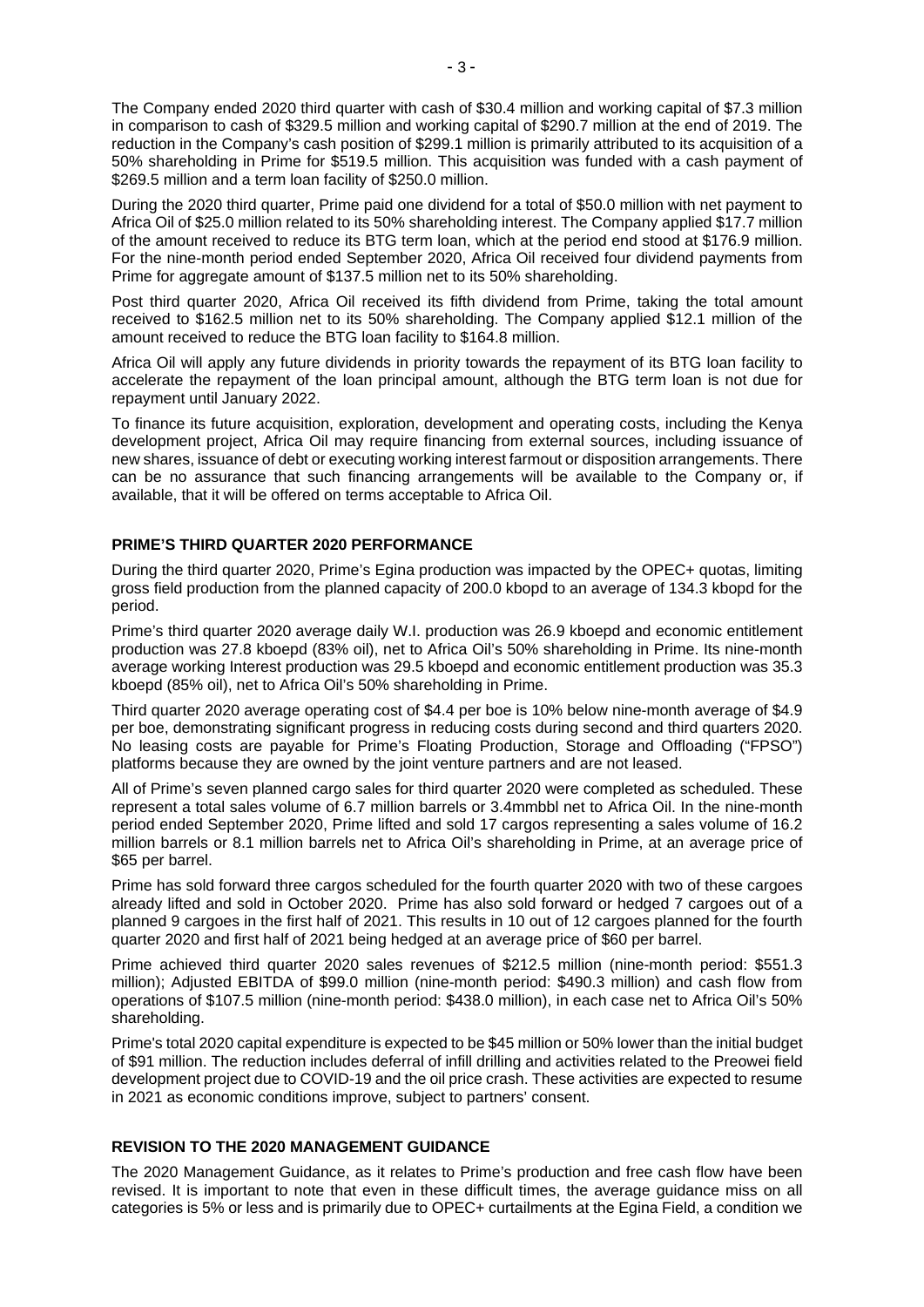hope to have reversed in the coming months. The revisions are as detailed bellow, in all cases net to Africa Oil's 50% shareholding in Prime:

- working interest production range of 28.5-29.5 kboepd (previous range: 30.0-33.0 kboepd);
- economic entitlement production range of 33.5-34.5 kboepd (previous range: 35.0-38.0 kboepd);
- capital expenditure of \$20-\$25 million (previous range: \$55-\$60 million); and
- free cash flow (cash flow from operations less capital expenditure) range of \$535-\$565 million (previous range: \$570-\$625 million).

Africa Oil's 2020 corporate budget guidance of \$50 million, that includes the Company's G&A costs, intangible exploration expenditures, Kenya development budget and equity investments in associates, is unchanged.

## **OTHER POST THIRD QUARTER UPDATES**

On October 28, 2020, Africa Oil announced a second significant gas condensate discovery on the Luiperd prospect located on Block 11B/12B, offshore South Africa. The Company holds an indirect interest in the project through its equity interests in Africa Energy Corp. (19.9%) and Impact Oil and Gas Ltd ("Impact", 31.1%).

On November 4, 2020, Africa Oil announced the entry of BG International Limited, a wholly owned subsidiary of Royal Dutch Shell plc ("Shell") to the Transkei and Algoa exploration right, offshore South Africa. Through a farm-in agreement with Impact, Shell has acquired a 50% operated interest in the Transkei and Algoa Blocks. Africa Oil holds an indirect interest in these blocks through its shareholding in Impact (31.1%)

## **COVID-19 UPDATE**

During July 2020, a number of COVID-19 cases were detected on Egina and Akpo FPSOs; however, with the prompt execution of the contingency plans by the operator, these were managed proactively with no operational impact on facilities or deferment in production. These facilities were declared COVID-19 free in August. Africa Oil employees mostly continue to work from home and there have been no cases of COVID-19.

## **NOTES**

- <sup>1.</sup> Prime does not pay dividends to its shareholders, including Africa Oil, on a fixed pre-determined schedule. Previous number of dividends and their amounts should not be taken as a guide for future dividends to be received by Africa Oil. Any dividends received by Africa Oil from Prime's operating cash flows will be subject to Prime's capital investment and financing cashflows, including payments of Prime's Reserve Based Lending ("RBL") principal amortization, which are subject to semi-annual RBL redeterminations.
- <sup>2</sup> The 50% shareholding in Prime is accounted for using the equity method and presented as an investment in joint venture in the Consolidated Balance Sheet. Africa Oil's 50% share of Prime's net profit or loss will be shown in the Consolidated Statements of Net Income/Loss and Comprehensive Income/Loss. Any dividends received by Africa Oil from Prime are recorded as Cash flow from Investing Activities. The guidance presented here is for information only.
- <sup>3.</sup> Aggregate liquids and gas production net to Prime's W.I. in Agbami, Akpo and Egina fields. This production rate only includes sold gas volumes and not those volumes used for fuel, reinjected or flared.
- <sup>4</sup> Net entitlement production is calculated using the economic interest methodology and includes cost recovery oil, tax oil and profit oil and is different from working interest production that is calculated based on project volumes multiplied by Prime's effective working interest in each license.
- 5. Adjusted Earnings Before Interest, Tax, Impairment, Depreciation and Amortization ("Adjusted EBITDA") is not a generally accepted accounting measure under International Financial Reporting Standards ("IFRS") and does not have any standardized meaning prescribed by IFRS and, therefore, may not be comparable with definitions of Adjusted EBITDA that may be